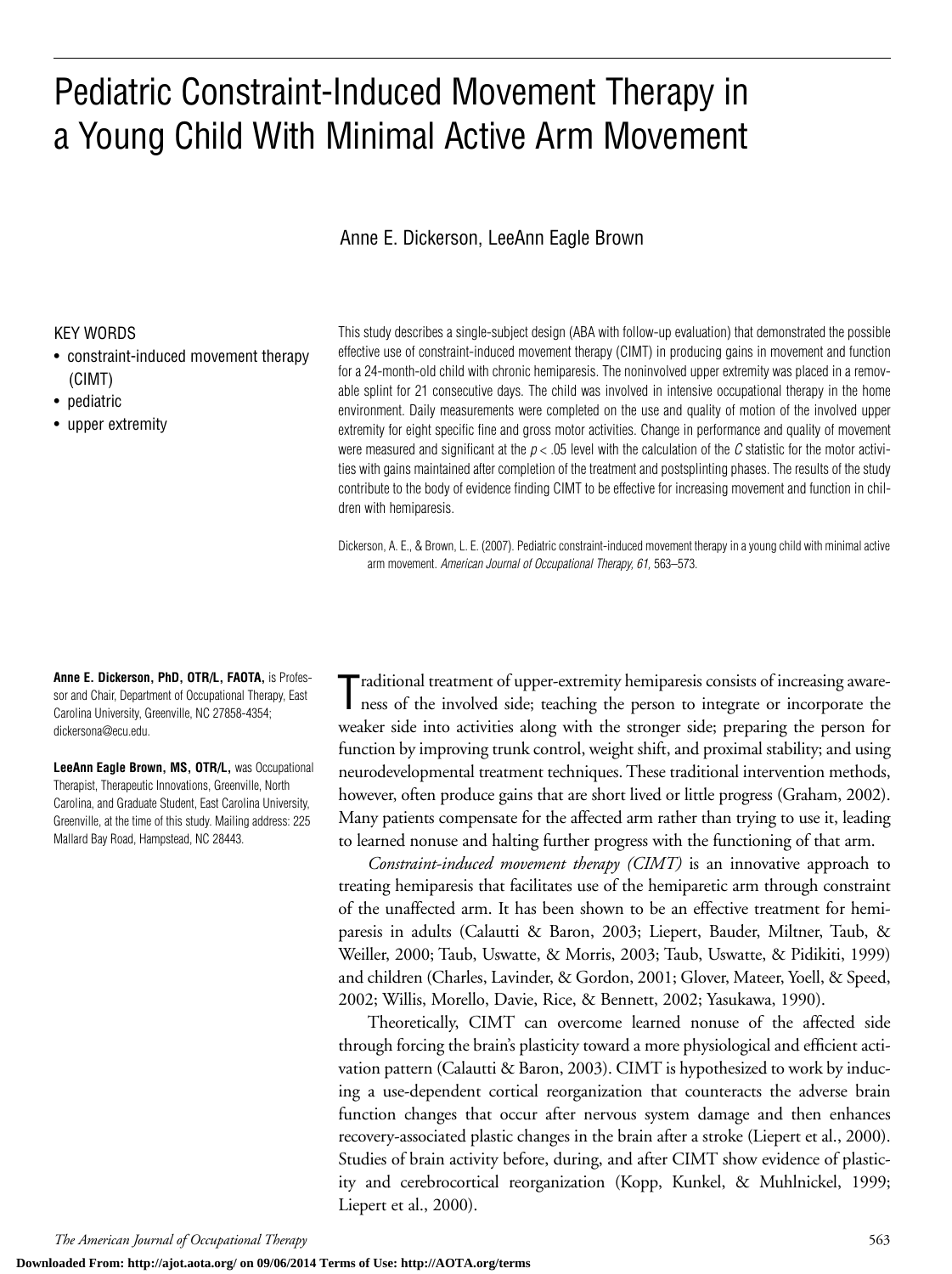Intensive and repetitive training of the affected limb, or some combination of restraint and training, have been shown to lead to remarkable improvements in upperextremity function (Calautti & Baron, 2003; Taub et al., 1999). Studies by Liepert et al. (2000) and Levy, Nichols, Schmalbrock, Keller, and Chakeres (2001) also found that the changes produced in the brain were enduring rather than short-lived, and greater than those achieved with traditional treatment methods. CIMT increases not only movement and motor skill but also functional use of the extremity in the real-world environment (Taub et al., 2003).

Although CIMT has been studied primarily with adult stroke patients, some studies in the pediatric population have had promising results. These studies include children as young as 15 months who have achieved notable improvements in strength, control, and use of a hemiparetic arm with maintenance of gains up to  $1\%$  years later (Charles et al., 2001; Glover et al., 2002; Willis et al., 2002; Yasukawa, 1990). One of the most compelling studies with children was completed by Taub, Ramey, DeLuca, and Echols (2004), who cast the less-involved extremity for 21 consecutive days while intensively training the more-involved upper extremity for 6 hr daily during the 21 days. The children receiving CIMT acquired new motor skills and increased the use and quality of use of the more-involved upper extremity. Further, the improvements were maintained over 6 months, further establishing this intervention as an effective treatment for children with hemiparesis.

Although most studies of CIMT have been implemented in the clinic environment, the single-study design reported here assessed CIMT as a treatment approach in the home environment with a single pediatric participant with minimal active use of the impaired upper extremity. CIMT was expected to enable this child to increase function and movement in his right upper extremity and improve performance: spontaneous use in unilateral and bilateral tasks, grasp and release, and push and pull.

### Methods

### *Participant*

The participant was a 24-month-old White boy named Trevor who had hemiparesis in his right arm secondary to a prenatal stroke of unknown cause. He was born full term without other medical complications. Trevor was from a middle-class family consisting of a 6-month-old sister and both parents in a rural community in eastern North Carolina. At the time of the study, Trevor presented with increased tone in his right upper extremity. He had full passive range of motion with some resistance from spasticity. He had no observed active range of motion in his right shoulder, elbow, or wrist. A typical pattern of shoulder girdle retraction, elbow flexion, forearm pronation, wrist flexion, and thumb adduction with hand fisting existed in the right upper extremity. Trevor did not use his right arm or hand and seemed at times unaware of his right side. When an object was presented to him on the right side, rather than attend to the right, he turned his whole body around so that the object was on his left. He did not perform bilateral tasks and was limited in his ability to tolerate weightbearing on the right side or on two hands in prone. Trevor did not walk independently and was just beginning to be taught how to use a rolling walker. Thus, the right upperextremity hemiparesis had affected Trevor's development in gross and fine motor skills and limited his self-help abilities.

### *Design*

This study used an ABA single-subject design with one follow-up evaluation. The participant was evaluated on measures before, during, and after treatment and during a 2-week follow-up period. CIMT was carried out in the home for 6 hr a day for 21 consecutive days. This ABA design was selected to demonstrate, first, that there was no function before the CIMT (A), and then to demonstrate that there was change both with intervention (B) and after the intervention was eliminated (A). An additional measure was added in the follow-up period to measure whether the effects of the intervention were maintained. In addition to the CIMT, the child received 2 hr a week of physical therapy (with goals of increased mobility and use of a rolling walker) and 1 hr a week of speech therapy (with goals to increase language skills). Before this study began, Trevor received 2 hr of occupational therapy a week. He had been seen by all three therapies since infancy, or just about 2 years before beginning CIMT.

Motor behaviors of the right upper extremity were documented during 15-min sessions of structured measurements at the same time each day. The measurements included reach, grasp, release, sustained grasp, push, pull, and finger feeding. The activities were presented consistently in the same order, and each 15-min session was videotaped. The videotape was reviewed later in the day along with the observations recorded on the data collection form to ensure accuracy of the data collected for that day. For the pre-CIMT, post-CIMT, and follow-up phases, an additional measurement of bilateral hand usage was recorded. This bilateral task involved use of the right upper extremity along with the left upper extremity in the bilateral activity of catching a rolling ball.

**Downloaded From: http://ajot.aota.org/ on 09/06/2014 Terms of Use: http://AOTA.org/terms**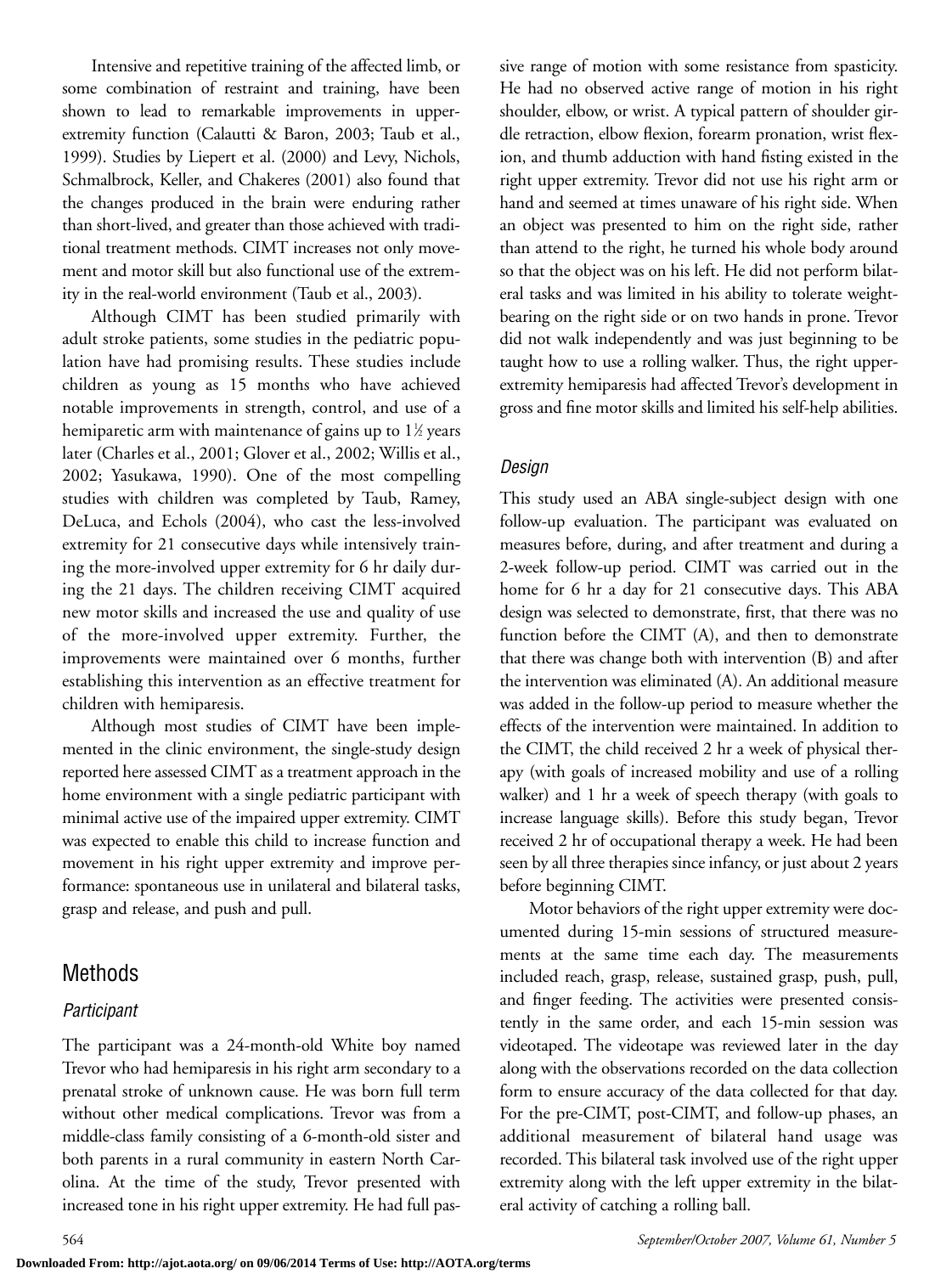### *Procedure*

IRB approval was obtained as well as full consent of Trevor's parents and physician. A custom-molded removable splint was fabricated for Trevor's left upper extremity using a low-temperature, lightweight thermoplastic material. A man's tube sock was applied over the splint later to ensure that Trevor could not use his fingers or knock the splint off his arm.

*Pre-CIMT Phase (A), Days 1–5.* Trevor was observed in a structured evaluative session of 8 measurements of performance for 15 min on each of the 5 days. Because there was essentially no active use of his right arm, this phase required only minimal time for observation and measurements.

*CIMT Phase (B), Days 6–27.* Trevor's left arm was splinted for most of his waking hours for 21 days. The splint was removed for bathing, sleeping, and short rest periods during the day. During the 21 days, Trevor received 6 hr a day of occupational therapy treatment with measurements recorded during the evaluation of structured activities that took place at the same time each day, exactly as in the pre-CIMT phase.

The occupational therapist worked with Trevor on various fine motor and gross motor activities and activities of daily living during the 6 hr of treatment. None of the evaluation activities were used for intervention. A typical day began with therapy right after breakfast. Activities progressed with donning the splint first; getting dressed; using normal play activities, as well as structured ones, to measure progress; eating lunch; and encouraging more play activities to motivate use of the affected arm. If Trevor showed frustration or refusal to work, a few different approaches were used: the activity would be changed or modified to be more fun, the therapist would back off and let Trevor initiate the next move, or he would be given a few minutes of "quiet time" with his mother.

*Post-CIMT Phase (A), Days 28–32.* The splint was no longer used. The measurements of use of the right hand were recorded during a 15-min session at the same time each day, just as during the intervention phase.

*Two-Weeks After the Post-CIMT Phase, Days 32–37.* Five 1-hr sessions took place on nonconsecutive days over 2 weeks. Trevor did not wear the splint at any time over that 2-week period. Measurements were recorded in each session for 15 min, as in previous phases.

#### *Data Analysis*

Use of the right upper extremity was recorded for eight specific behaviors using frequency, rate, and duration. *Frequency* is the number of times a certain behavior occurs, *rate* is the frequency of the behavior divided by the time frame in which it occurred, and *duration* pertains to the length of occurrence of each behavior (Ottenbacher, 1986). The behaviors recorded included (a) rate of spontaneously hitting an inflated balloon; (b) frequency of successful attempts to grasp a deflated balloon; (c) frequency of successful attempts to release the deflated balloon without dropping it; (d) rate of successful attempts to pull a toy car to activate it; (e) rate of successful attempts to push a button on a toy to activate noise; (f) duration of sustained grasp on a marker; (g) ability to grasp small, round pieces of cereal and bring them to his mouth for finger feeding; and (h) frequency of use of two hands together to catch a ball. Each behavior was recorded during the pre-CIMT (A), CIMT intervention (B), post-CIMT (A), and 2-week follow-up period, except for the last bilateral activity, which was recorded only during the pre-CIMT, post-CIMT, and follow-up. The behaviors were measured using only the affected hand. During the testing, the unaffected hand was constrained either by the splint or the therapist (for the pre-CIMT phase). After the intervention phase, the unaffected extremity was not restrained, but only the affected extremity was measured, with the exception of the bilateral activity. Each behavior was given a quality rating from 0 to 3 or 4 with specific criteria for each behavior (see the Appendix for description of behaviors and quality rating scales).

A simple line graph was used to display each behavior measured during each phase of the study. Visual inspection involved looking at variations in level, variability, trend, and slope in each graph. The mean and standard deviation were used to summarize scores for frequency, rate, and duration. Means were calculated in each phase of the study by adding the scores and then dividing by the number of scores in each phase. In addition, the *C* statistic, a method of timeseries analysis that can be used on small data sets to evaluate the effects of treatment interventions (Ottenbacher, 1986), was used to determine whether statistically significant changes occurred over time with both performance and quality rating scores. The *C* statistic is a step-by-step process that compares the baseline data and then the baseline and intervention data. If the baseline data show no significant differences, then the baseline and intervention data are combined and compared to determine whether there is a significant difference in the data. This method is explained elsewhere (Ottenbacher, 1986; Tryon, 1982).

### Results

#### *Performance Scores*

Visual observations of scores were used to closely examine changes over time. All of the baseline measures of

**Downloaded From: http://ajot.aota.org/ on 09/06/2014 Terms of Use: http://AOTA.org/terms**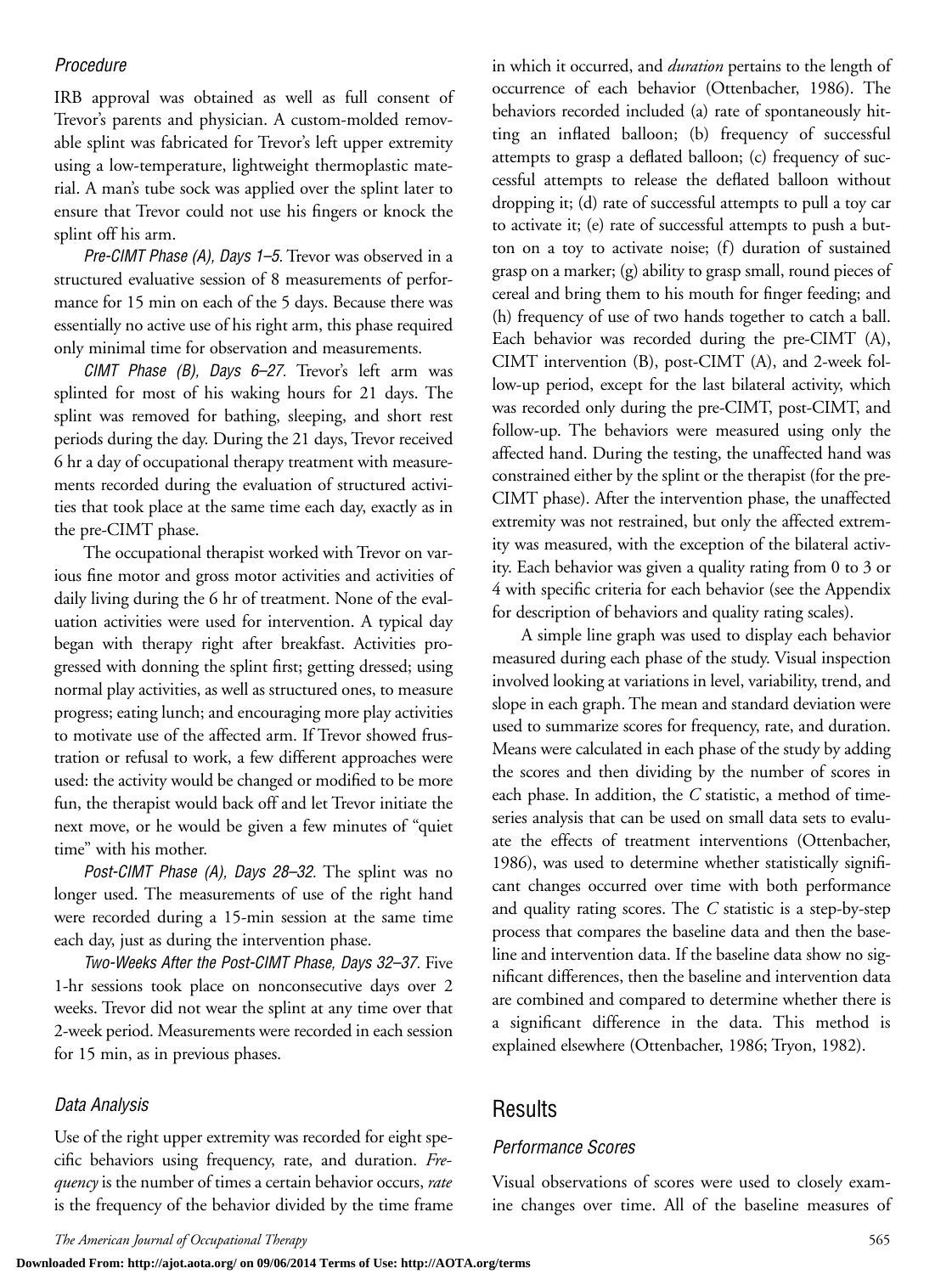performance were at zero for the first 5 days. During the CIMT phase, all the scores for reach, grasp, release, push, and pull (sustained grasp is not included in the figures) showed a significant increase in performance (see Figures 1 and 2). However, finger feeding remained consistently at zero across all phases. Although bilateral performance was not measured during the CIMT phase because the child was unable to use two hands, it showed improvement during the post-CIMT phase.

Table 1 shows that mean scores increased across phases for the behaviors of reach, grasp, release, push, pull, sustained grasp, finger feeding, and bilateral use, indicating an overall increase in use of the involved arm in the treatment and post-treatment phases for all but one of the motor behaviors. The use of means in single-subject designs can be misleading; for example, a reversal in the direction of the response patterns across the phases could show means to be the same even though the actual performance was different. In addition, there could be a steady increase in performance (mean) unrelated to the treatment, and the means of two phases would falsely show a difference—an artifact of using mean values (Ottenbacher, 1986). However, in this study, the visual inspection of the scores in Figures 1 and 2 showed zero means in the first phase, and there is no steady increase or any reversal of performance that distorts the means.

Although there was variation in the amount of change among behaviors, in the post-CIMT phase all behaviors showed a decrease in performance. Nevertheless, all scores remained above baseline (pre-CIMT), which was nonperformance. The decrease in performance observed in reach, grasp, release, push, pull, and sustained grasp during the post-CIMT phase was followed by an increase that continued into the follow-up phase. For the behaviors of grasp, release, pull, and push, scores during the follow-up phase met or exceeded those in the intervention phase. Finger feeding continued to remain at zero. Bilateral use increased throughout the post-CIMT phase. In follow-up, bilateral use decreased initially but was followed by an increase. Overall, scores during the later phases indicated that some function and movement were obtained in the right upper extremity in reach, grasp, release, push, pull, sustained grasp, and bilateral use.

Sustained grasp on a spoon showed a similar pattern. During the CIMT phase, Trevor and his occupational therapist worked on use of the right hand during mealtime, including holding onto and bringing a filled spoon to his mouth and finger feeding. Trevor made significant gains: He would open his hand to allow the researcher to place the spoon into it. Although hand-over-hand was required to scoop the food onto the spoon, Trevor brought the spoon



**Figure 1. Rates of specific behaviors in all phases.**

*Note.* CIMT = constraint-induced movement therapy.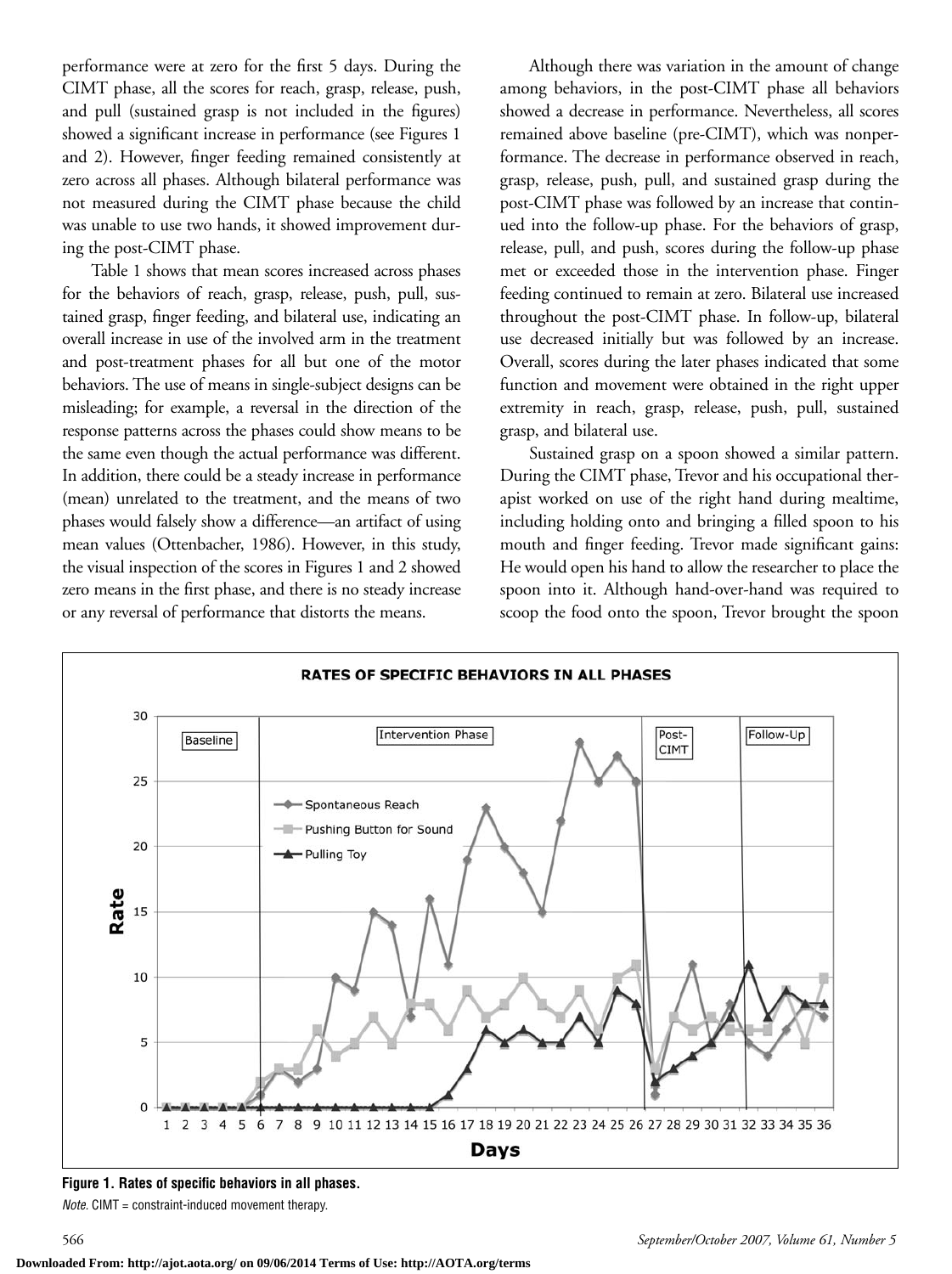

**Figure 2. Frequencies of grasp and release in all phases.** *Note.* CIMT = constraint-induced movement therapy.

toward his mouth independently once the spoon was filled. He had difficulty flexing his shoulder to reach his mouth and would use his splinted arm to push the right arm up toward his mouth. Trevor was able to hold a cracker or chicken-nugget-size piece of food placed in his right hand. He would bring his hand toward his mouth with the assistance of his left splinted arm, bending his neck forward. At times, however, he would drop the food. Finger feeding remained unchanged through all phases.

### *Quality Ratings*

Quality ratings increased from baseline to follow-up for reach, grasp, push, pull, finger feeding, and bilateral use (see

Table 2). A decrease was observed in the quality of release and sustained grasp from intervention to postsplinting and follow-up evaluation. However, scores remained above baseline in all of the phases. The quality rating for bilateral use of hands to catch a rolling ball increased in the post-CIMT phase and remained steady through follow-up.

One behavior, spontaneous reach, showed particular increase in quality of performance. During the intervention phase, the quality of this movement increased steadily with an initial decline during the post-CIMT phase. However, higher quality of performance in spontaneous reach was attained in the follow-up phase. In reaching for the balloon, Trevor demonstrated shoulder movement greater than 30°, with elbow extension greater than 15°.

|  |  |  |  | Table 1. Mean Scores for Behaviors During and After CIMT Intervention |
|--|--|--|--|-----------------------------------------------------------------------|
|  |  |  |  |                                                                       |

|                                          | Splinting |                 | Postsplinting |                 | Follow-Up |                 |
|------------------------------------------|-----------|-----------------|---------------|-----------------|-----------|-----------------|
| <b>Motor Behaviors</b>                   | Mean      | (SD)            | Mean          | (SD)            | Mean      | (SD)            |
| Rate of reach for inflated balloon       |           | 14.90 (8.59)    |               | 6.40(3.71)      |           | 6.00(1.58)      |
| Frequency of grasp for deflated balloon  |           | $3.43$ $(1.33)$ | 3.80          | (0.45)          |           | 4.40 (0.55)     |
| Frequency of release of deflated balloon |           | $3.14$ $(1.35)$ |               | $4.00$ $(0.71)$ |           | 4.60 (0.55)     |
| Rate of pushing button to activate sound |           | $6.76$ $(2.47)$ |               | 5.80(1.64)      |           | 7.20(2.17)      |
| Rate of pulling toy car forward          | 2.86      | (3.20)          |               | 4.20 (1.92)     | 8.6       | (1.52)          |
| Duration of sustained grasp              | 0.18      | (0.09)          | 1.04          | (0.04)          |           | $2.06$ $(0.01)$ |
| Amount of finger feeding                 | 0         | (0)             |               | (0)             | 0         | (0)             |
| Frequency of bilateral use to catch ball | 0         | (0)             | 7.80          | (3.83)          | 9.00      | (2.12)          |

*Note.* CIMT = constraint-induced movement therapy. The behavior means for all measures were "0" in pre-CIMT phase.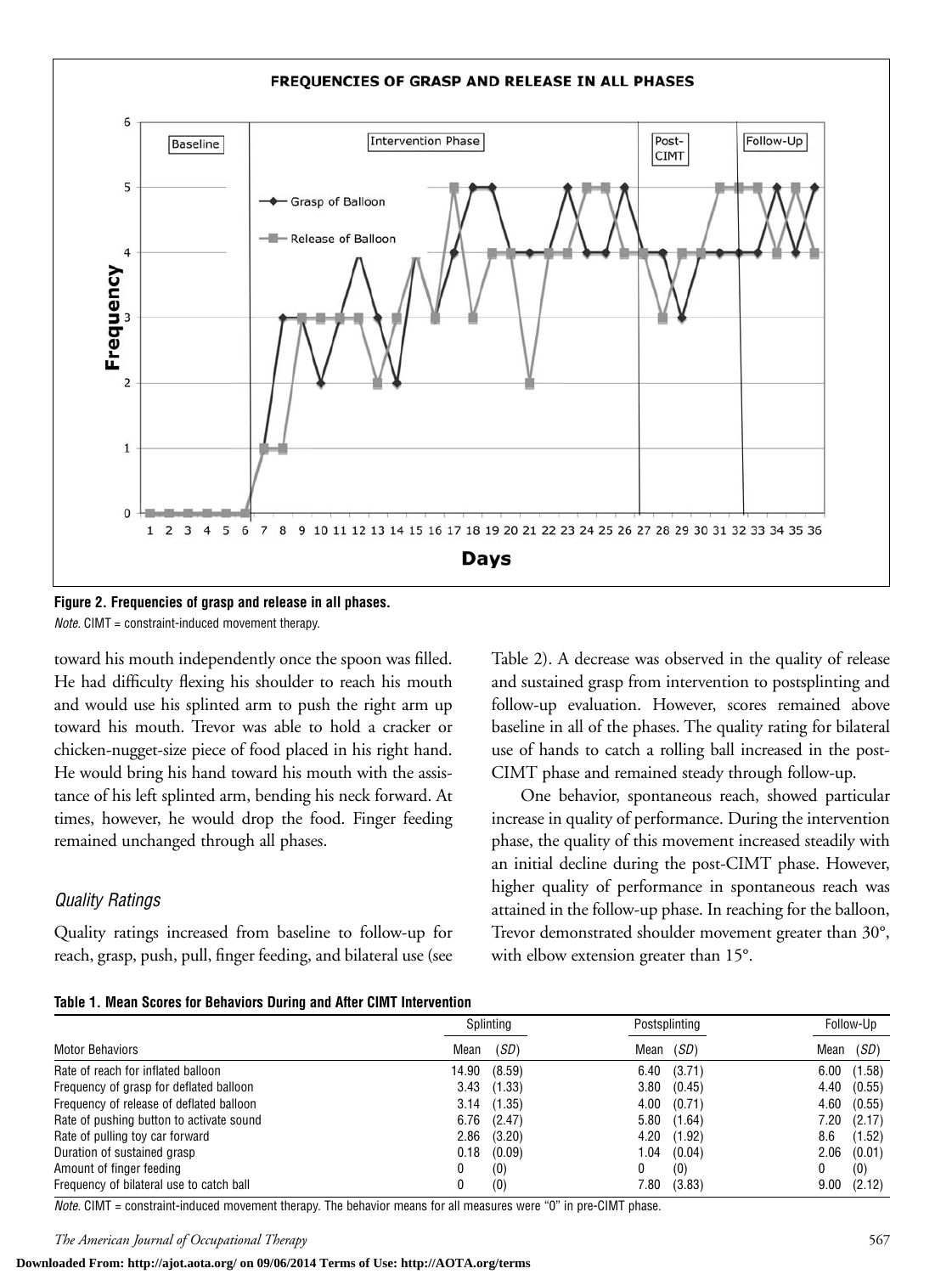**Table 2. Mean Scores of the Quality Ratings of Behaviors During and After CIMT Intervention**

|                                  | Splinting |        |      | Postsplinting |      | Follow-Up |
|----------------------------------|-----------|--------|------|---------------|------|-----------|
| <b>Motor Behaviors</b>           | Mean      | (SD)   | Mean | (SD)          | Mean | (SD)      |
| Reach for inflated balloon       | 2.57      | (1.03) | 2.8  | (0.45)        |      | (0)       |
| Grasp for deflated balloon       | 1.38      | (0.59) | 3.0  | (0)           |      | (0)       |
| Release of deflated balloon      | 2.38      | (0.59) | 3.2  | (0.84)        |      | (0)       |
| Pushing button to activate sound | 2.38      | (0.74) | 2.8  | (0.45)        |      | (0)       |
| Pulling toy car forward          | 1.14      | (1.15) | 3.0  | (0)           |      | (0)       |
| Sustained grasp                  | 2.38      | (0.74) | 1.4  | (0.89)        |      | (0)       |
| Finger feeding                   |           | (0)    | 0    | (0)           |      | (0)       |
| Bilateral use to catch ball      | 0.86      | (0.36) | 1.0  | (0)           |      | (0)       |

*Note.* CIMT = constraint-induced movement therapy. The quality rating means for all measures were "0" in pre-CIMT phase.

The progression of the quality of pushing a button also was particularly impressive. When Trevor first used his right hand to activate sound on the toy, he placed his whole fisted hand on the button. After only 3 days of intervention, Trevor began using his palm, and by the middle of the second week he demonstrated ability to open his hand and place it on the button of the toy, showing an increase in ability to open his hand and control the movements of the hand. The abilities to "pull" a toy car forward and to grasp a marker showed similar progression.

Finger feeding, with the small pieces of cereal, remained at zero across all phases and remained a difficult and frustrating task. If the cereal pieces were placed in Trevor's hand, he was able to bring them to his mouth; however, opening his hand to pick them up remained difficult, and often he refused to try. If a single piece of cereal was placed between the side of his index finger and pad of his thumb, he would bring the piece to his mouth using a lateral pinch grasp. Other grasping tasks involving larger items proved more successful.

Bilateral upper-extremity use to catch a rolling ball was measured only during the post-CIMT and follow-up phases when Trevor was able to use both hands. He used both hands to catch a ball that was rolled to him, with increasing quality of performance during the post-CIMT phase. Trevor's best performance included a shoulder flexion of at least 20°, his elbow extended at least 30°, and his hand open.

Finally, to test for this significance of changes in performance and quality of Trevor's behaviors, two calculations of the *C* statistic were made, for both performance and quality of the behavior (see Tables 3 and 4). Changes in scores on all behaviors except finger feeding were significant at the  $p < .05$  level from baseline to the post-CIMT phase, for both performance and quality ratings. When follow-up scores were factored into the calculation, significance declined to below the  $z = 1.64$  level for all behaviors except spontaneous reach for the balloon and bilateral hand use, which remained significant.

### Discussion

Overall, Trevor improved considerably in movement of the right upper extremity during this study. He progressed in the ability to reach with his right arm and demonstrated the ability to extend his shoulder, elbow, and wrist while opening his hand to hit a balloon. Spontaneous use of the right arm also was established. His greatest gains were in active range of motion, spontaneous use of the right arm, increased opening of the right hand, increased strength for pushing and pulling activities, bilateral hand use, and attempts at grasping.

Although some fluctuations occurred during the post-CIMT phase, progress appeared to be both noteworthy and lasting. Trevor's gains were maintained throughout the post-CIMT and follow-up phases, especially considering that the baseline function was negligible. Nevertheless, it remained obvious that movement of the right upper extremity was not normal for Trevor. He had limitations in active range of motion, wrist extension, ulnar deviation, fine motor use, and grasping. Control and coordination of movement also remained challenging, and finger feeding was never accomplished.

One major factor contributing to the continued limitations Trevor exhibited in use of the right upper extremity was the severity of his initial impairment. Trevor often required verbal prompting to use the right upper extremity, and use of the left upper extremity continued to dominate. Taub et al. (2003) found that positive outcomes achieved with CIMT depended on the severity of the initial impairment: Persons with less impairment generally improved more than persons with greater initial involvement. Trevor began with no functional movement in his right upper extremity. Motor learning had not previously occurred. Because he had had no prior experience of using this extremity, he lacked the ability to plan and execute coordinated movement to effectively use the arm to interact with the environment. For the motor learning to take place that is required to plan and execute movement, active rather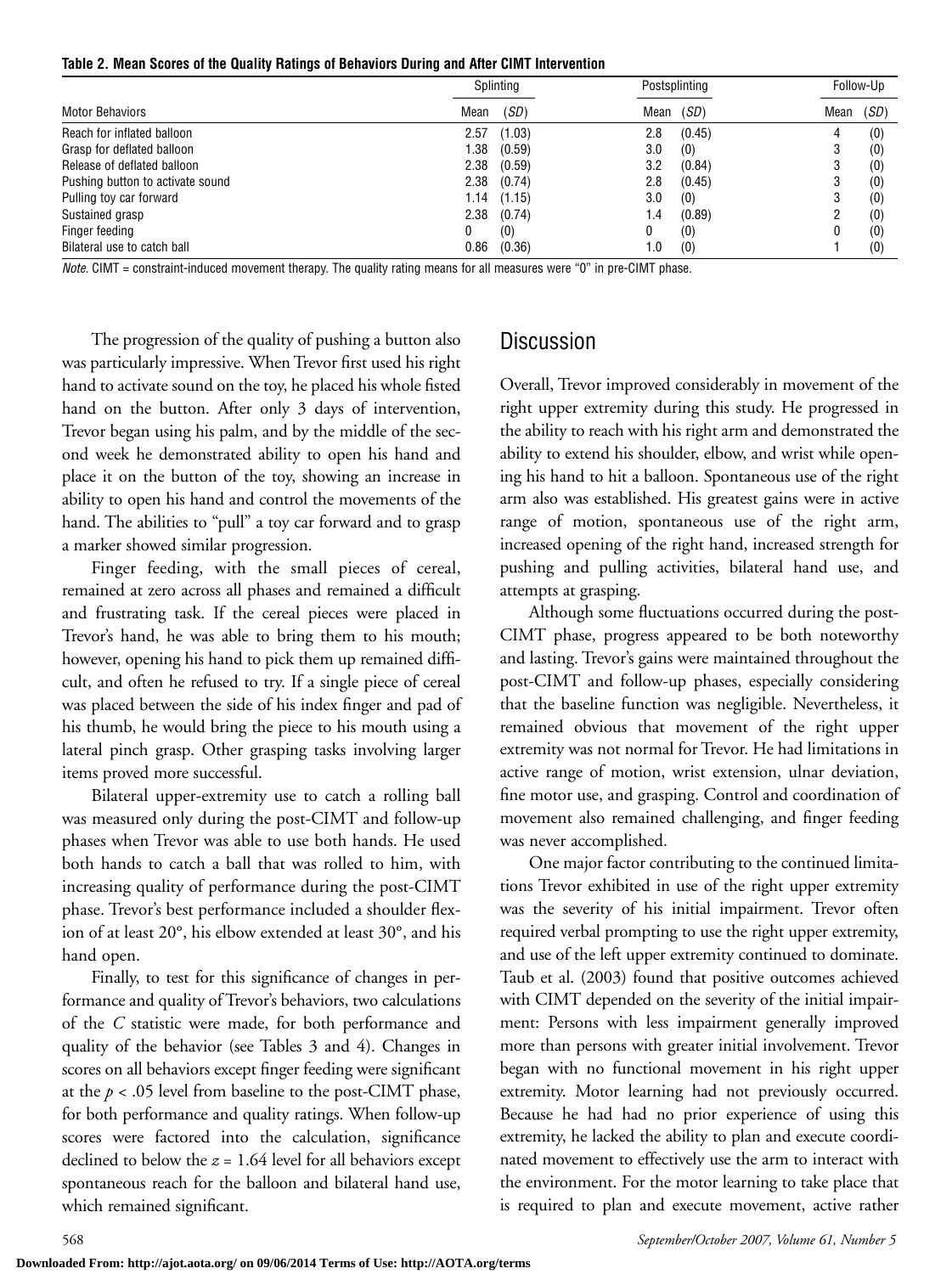|  |  |  |  |  | Table 3. C Statistic Scores for Performance of Behaviors Across Phases |
|--|--|--|--|--|------------------------------------------------------------------------|
|--|--|--|--|--|------------------------------------------------------------------------|

|                                  | Baseline/Treatment<br>Standard |       |         | Baseline/Treatment/Postsplinting<br>Standard |       |         | Baseline/Treatment/<br>Postsplinting/Follow-Up<br>Standard |       |         |
|----------------------------------|--------------------------------|-------|---------|----------------------------------------------|-------|---------|------------------------------------------------------------|-------|---------|
|                                  |                                |       |         |                                              |       |         |                                                            |       |         |
| <b>Motor Behaviors</b>           | C Statistic                    | Error | Z Score | C Statistic                                  | Error | Z Score | C Statistic                                                | Error | Z Score |
| Reach for inflated balloon       | 0.91                           | 0.19  | $4.82*$ | 0.79                                         | 0.17  | $4.52*$ | 3.84                                                       | 0.69  | $5.57*$ |
| Grasp for deflated balloon       | 0.54                           | 0.19  | $2.86*$ | 0.47                                         | 0.17  | $2.68*$ | 0.34                                                       | 0.69  | 0.49    |
| Release of deflated balloon      | 0.82                           | 0.19  | $4.34*$ | 0.82                                         | 0.17  | $4.71*$ | 0.83                                                       | 0.69  | 1.20    |
| Pushing button to activate sound | 0.85                           | 0.19  | $4.47*$ | 0.72                                         | 0.17  | $4.14*$ | 0.69                                                       | 0.69  | 0.99    |
| Pulling toy car forward          | 0.91                           | 0.19  | $4.83*$ | 0.84                                         | 0.17  | $4.83*$ | 0.85                                                       | 0.69  | 1.24    |
| Sustained grasp on marker        | 0.87                           | 0.19  | $4.62*$ | 0.80                                         | 0.17  | $4.61*$ | 0.81                                                       | 0.69  | 1.17    |
| Finger feeding                   | 0.00                           | 0.19  | 0.00    | 0.00                                         | 0.17  | 0.00    | 0.00                                                       | 0.69  | 0.00    |
| Bilateral use to catch ball      |                                |       |         | 0.84                                         | 0.28  | $2.95*$ | 0.87                                                       | 0.24  | $3.62*$ |

\*A *Z* score of 1.64 is statistically significant at a level of *p* < .05.

 $-$  = not applicable.

than passive movement is required. We believe that CIMT played a critical role in allowing Trevor to overcome nonuse of his right upper extremity. Further, the use of the right upper extremity that resulted from CIMT was essential for enabling motor learning and ensuring continued use of the right upper extremity.

In addition, in their research with CIMT, Taub et al. (2003) found that adults with more severe impairments showed a decrease in treatment gains of around 20% a year after treatment and greater loss after 2 years. However, functioning patients with less severe impairments retained treatment gains when tested 2 years after treatment. To maintain treatment gains in more involved adult patients, Taub et al. (2003) suggested periodic "brush-up" training. We have decided, therefore, that brush-up training will be important for Trevor to maintain movement and function. This brush-up training will involve splinting Trevor's left arm as during the study and again focusing on intense training of the right upper extremity. The time period should be for no more than 6 to 8 hr every 4 to 6 months, as suggested for adults by Taub and associates.

The ability to open and close the hand, which is necessary for both grasp and release, was a major accomplishment for Trevor. Before the intervention, Trevor did not demonstrate this behavior with his right hand. When grasping a deflated balloon, Trevor used a raking grasp in which the object was raked into his palm through flexion of the fingers. The fingers on top of the surface of the object pressed it into the center of his palm. The thumb was adducted and wrist straight without wrist extension. This type of raking grasp is a primitive form of grasping observed in infants. Trevor's newly acquired ability to control the opening and closing of his hand in the manipulation of an object such as this was notable. However, the ability to further refine the grasp to a more mature grasping pattern was not observed in this study. He did not develop the dexterity and coordination of the fingers and hand movements required for fine motor control necessary for mature grasping patterns. The components of hand skill development, such as active wrist extension, thumb opposition, and forearm supination, will likely be difficult for Trevor to develop due to the degree of his impairment.

### *Qualitative Impressions*

Trevor made major gains in function of his right upperextremity use. Although not measured during the study, Trevor's awareness of his right side seemed to increase significantly, and he appeared to have greater self-confidence in the use of his right arm. He progressed from neglecting the right side to using his right arm for simple play activities,

|  |  | Table 4. C Statistic Scores for Quality of Performance of Behaviors Across Phases |  |
|--|--|-----------------------------------------------------------------------------------|--|
|  |  |                                                                                   |  |

|                                  | Baseline/Treatment<br>Standard |       |         | Baseline/Treatment/Postsplinting<br>Standard |       |         | Baseline/Treatment/<br>Postsplinting/Follow-Up<br>Standard |       |         |
|----------------------------------|--------------------------------|-------|---------|----------------------------------------------|-------|---------|------------------------------------------------------------|-------|---------|
|                                  |                                |       |         |                                              |       |         |                                                            |       |         |
| <b>Motor Behaviors</b>           | C Statistic                    | Error | Z Score | C Statistic                                  | Error | Z Score | C Statistic                                                | Error | Z Score |
| Reach for inflated balloon       | 0.97                           | 0.19  | $5.13*$ | 0.95                                         | 0.17  | $5.46*$ | 0.95                                                       | 0.69  | 1.38    |
| Grasp for deflated balloon       | 0.86                           | 0.19  | $4.56*$ | 0.69                                         | 0.17  | $3.98*$ | 0.90                                                       | 0.69  | 1.31    |
| Release of deflated balloon      | 0.92                           | 0.19  | $4.85*$ | 0.90                                         | 0.17  | $5.15*$ | 0.89                                                       | 0.69  | 1.29    |
| Pushing button to activate sound | 0.97                           | 0.19  | $5.14*$ | 0.99                                         | 0.17  | $5.67*$ | 0.94                                                       | 0.69  | 1.36    |
| Pulling toy car forward          | 0.84                           | 0.19  | $4.46*$ | 0.89                                         | 0.17  | $5.10*$ | 0.85                                                       | 0.69  | 1.23    |
| Sustained grasp on marker        | 0.93                           | 0.19  | $4.90*$ | 0.80                                         | 0.17  | $4.61*$ | 0.80                                                       | 0.69  | 1.16    |
| Finger feeding                   | 0.09                           | 0.19  | 0.48    | 0.09                                         | 0.17  | 0.49    | 0.92                                                       | 0.69  | 1.33    |
| Bilateral use to catch ball      |                                |       |         | 0.84                                         | 0.28  | $2.94*$ | 0.88                                                       | 0.24  | $3.65*$ |

\*A *Z* score of 1.64 is statistically significant at a level of *p* < .05.

 $-$  = not applicable.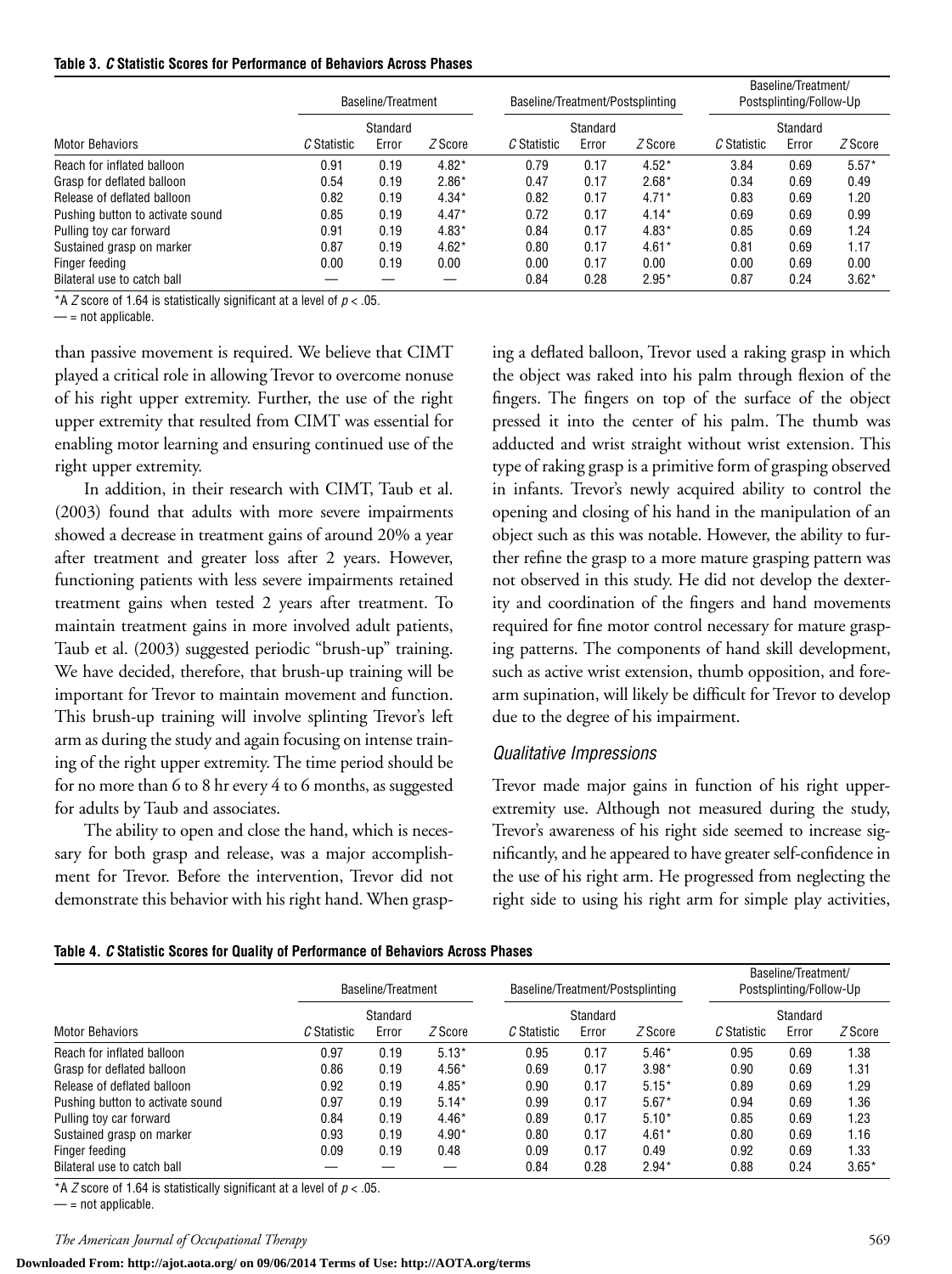and he learned to weight shift onto his right side when standing to begin to take steps. In addition, it seemed that gains in lower-extremity movement and speech were observed. Trevor began to rely less on his walker during the study and, by the end, he was walking independently. Trevor's vocabulary also had increased.

Trevor held on to a marker placed in his right hand for coloring, although his ability to maintain the grasp varied from day to day. During post-CIMT, this score dropped because Trevor insisted on using his dominant left hand to hold the marker. Ability was maintained, but volition was a factor, as would be with such a young child.

Although the home environment was not a direct factor in the study, we believe that it had an important effect in facilitating increased function. In his natural environment, treatment activities included Trevor's own toys and encompassed his normal daily routine and functional activities. Trevor was comfortable with familiar and safe surroundings and people. In addition, family and extended family were involved in supporting Trevor's intervention. By participating in this experience in their home, the family learned how to encourage Trevor and follow through after the therapist left.

### *Limitations*

This study found positive effects of pediatric CIMT for a 24-month-old child with hemiparesis. However, the generalizability of the results is limited because this is only a single-subject design. Additional studies using a series of direct and systematic replications of well-controlled singlesubject designs are needed.

A limitation in this study was that videotaping was used during the activities measured, and videotapes were reviewed daily by the researcher to ensure accuracy of the data. Peer review of the videotape would have reduced the risk of bias in the study.

Brain imaging would have enhanced the study by possibly identifying whether the functional gains were associated with changes in the brain; unfortunately, brain imaging was not available for this study. In addition, standardized assessments were not used to measure progress. The measurements used in the study lacked reliability and validity studies, which brings the results into question.

Further studies of CIMT with children will increase our understanding of this innovative treatment approach and may lead to improved efficacy of CIMT to help children with hemiparesis increase movement, function, and overall independence. Future studies should assess CIMT's longterm effectiveness. Children like Trevor, who have gained movement and function from participation in CIMT, would be great candidates for longitudinal studies of maintenance

of gains through childhood and adulthood. Research would be enhanced through magnetic resonance imaging, transcranial magnetic stimulation, or neuroelectric source imaging to identify brain changes occurring as a result of CIMT. Further, measurements could be taken by both the physical therapist and speech therapist before and after CIMT to provide further evidence of the effects of this treatment.

### Conclusion

The improvement of this 2-year-old child with right hemparesis corresponded with the use of CIMT treatment. He gained both movement and function in the right upper extremity that had been relatively nonfunctional. Thus, the study supports the efficacy of CIMT as shown in other studies of children (Charles et al., 2001; Glover et al., 2002; Taub et al., 2003) and suggests that children with minimal active movement of the impaired upper extremity can benefit from CIMT and should be included in future controlled studies of CIMT. **▲**

### Acknowledgment

This study was completed as part of the thesis in a master's degree in occupational therapy by the second author.

### References

- Calautti, C., & Baron, J. (2003). Functional neuroimaging studies of motor recovery after stroke in adults: A review. *Stroke, 34,* 1553–1566.
- Charles, J., Lavinder, G., & Gordon, A. M. (2001). Effects of constraint-induced therapy on hand function in children with hemiplegic cerebral palsy. *Pediatric Physical Therapy, 13,* 68–76.
- Glover, J. E., Mateer, C. A., Yoell, C., & Speed, S. (2002). The effectiveness of constraint-induced movement therapy in two young children with hemiplegia. *Pediatric Rehabilitation, 5,* 125–131.
- Graham, H. K. (2002). Botulinum toxin in cerebral palsy: Functional outcomes. *Journal of Pediatrics, 137,* 300–303.
- Kopp, B., Kunkel, A., & Muhlnickel, W. (1999). Plasticity in the motor system related to therapy-induced improvement of movement after stroke. *Neuroreport, 10,* 807–810.
- Levy, C. E., Nichols, D. S., Schmalbrock, P. M., Keller, P., & Chakeres, D. W. (2001). Functional MRI evidence of cortical reorganization in upper-limb stroke hemiparesis treated with constraint-induced movement therapy. *American Journal of Physical Medicine and Rehabilitation, 80*(1), 4–12.
- Liepert, J., Bauder, H., Miltner, W., Taub, E., & Weiller, C. (2000). Treatment-induced cortical reorganization after stroke in humans. *Stroke, 31,* 1210–1216.
- Ottenbacher, K. J. (1986). *Evaluating clinical change: Strategies for occupational and physical therapists.* Baltimore: Williams & Wilkins.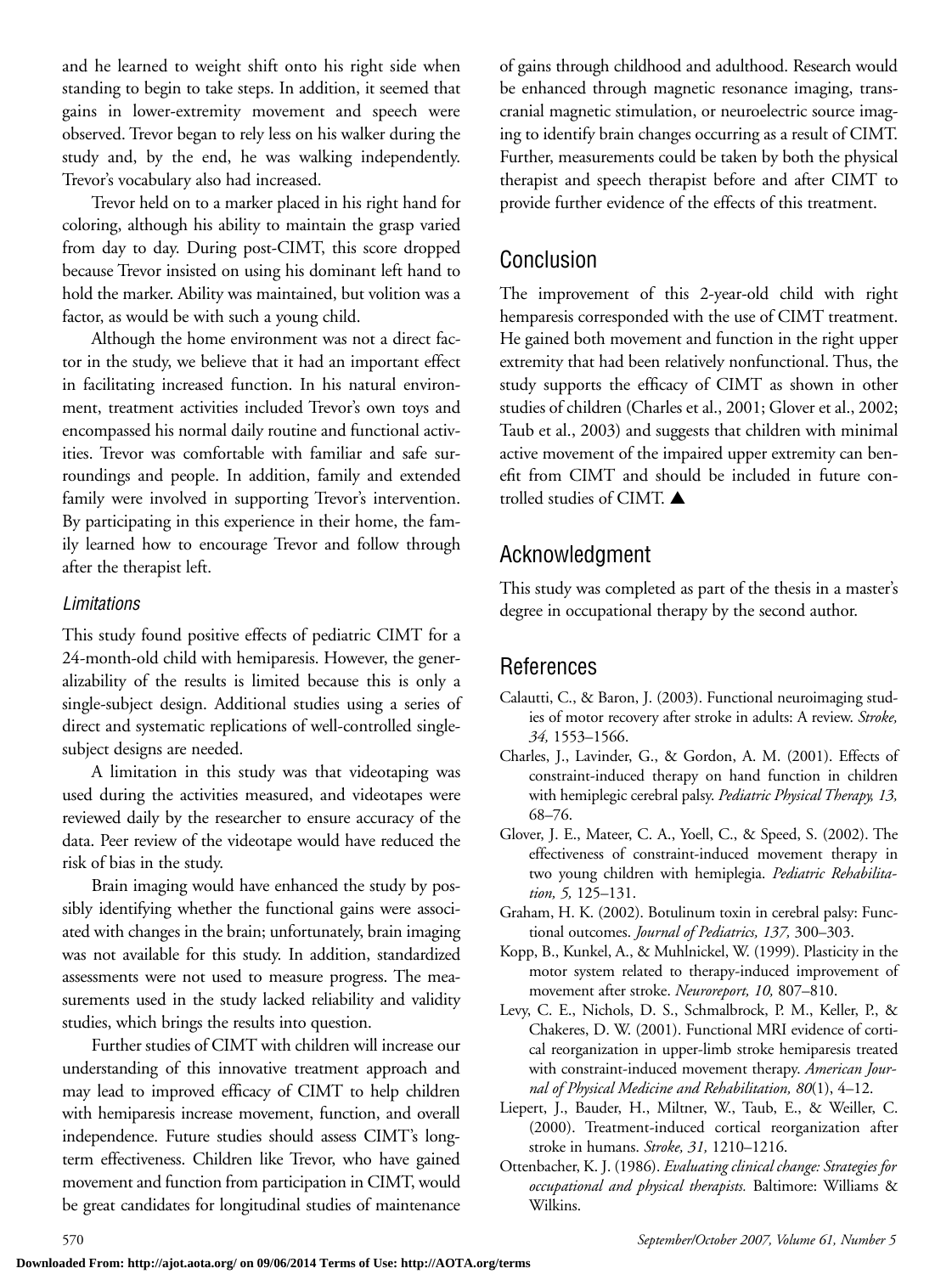### Appendix: Descriptions of Behaviors With Quality Rating Descriptions

### **REACH: Rate of Spontaneous Reach for Inflated Balloon**

Present balloon for 1 min, 12 inches in front of Trevor's right hand, and count how many times Trevor reaches for balloon. To qualify for a reach, Trevor must open hand and move shoulder at least 10°. *Spontaneous* means that movement is independent, without verbal or physical prompting.

### *Quality rating:*

- 4—Open hand and shoulder movement greater than 30° with elbow extension greater than 15°
- 3—Open hand and shoulder movement, 20° to 30°, with elbow extension less than 15°
- 2—Open hand and shoulder movement less than 20°, but greater than 10°
- 1—Shoulder movement only
- 0—No attempt to move shoulder or hand

### **GRASP: Frequency of Successful Grasp for Deflated Balloon**

Balloon is placed flat in researcher's palm and presented to Trevor, 1 inch from his hand. Number of successful grasps out of 5 is counted. One verbal prompt, "pick up the balloon," is given each time. To qualify for a successful grasp, Trevor must secure balloon in his hand for 2 seconds.

*Quality rating of movement:*

- 3—Grasps and maintains hold 2 seconds or more
- 2—Grasps but maintains hold less than 2 seconds
- 1—Attempts to grasp but misses
- 0—No attempts to grasp made

### **RELEASE: Frequency of Successful Release of Deflated Balloon**

Balloon has already been grasped or placed in Trevor's hand. Researcher places open palm below Trevor's hand and gives one verbal prompt, "give me the balloon." Count how many times Trevor releases balloon into researcher's hand, out of 5 attempts.

Quality rating of movement:

- 3—Opens hand and demonstrates controlled release of balloon into researcher's open palm
- 2—Drops balloon without voluntary release
- 1—Attempts to grasp without success
- 0—No opening of hand

### **PUSHING: Rate of Pushing Button to Activate Sound**

Present toy on table in front of Trevor 2 inches in front of right hand for 1 min, with one verbal prompt, "push the button." Count number of times he activates sound on toy within 60 seconds by pressing the button with hand or fingers. *Quality rating of movement:*

- 4—Places 1 or 2 fingers on button to activate
- 3—Places open hand on button to activate
- 2—Places palm with fisted fingers on button to activate
- 1—Places whole fisted hand on button to activate
- 0—No attempt to use right hand

*(Continued)*

**Downloaded From: http://ajot.aota.org/ on 09/06/2014 Terms of Use: http://AOTA.org/terms**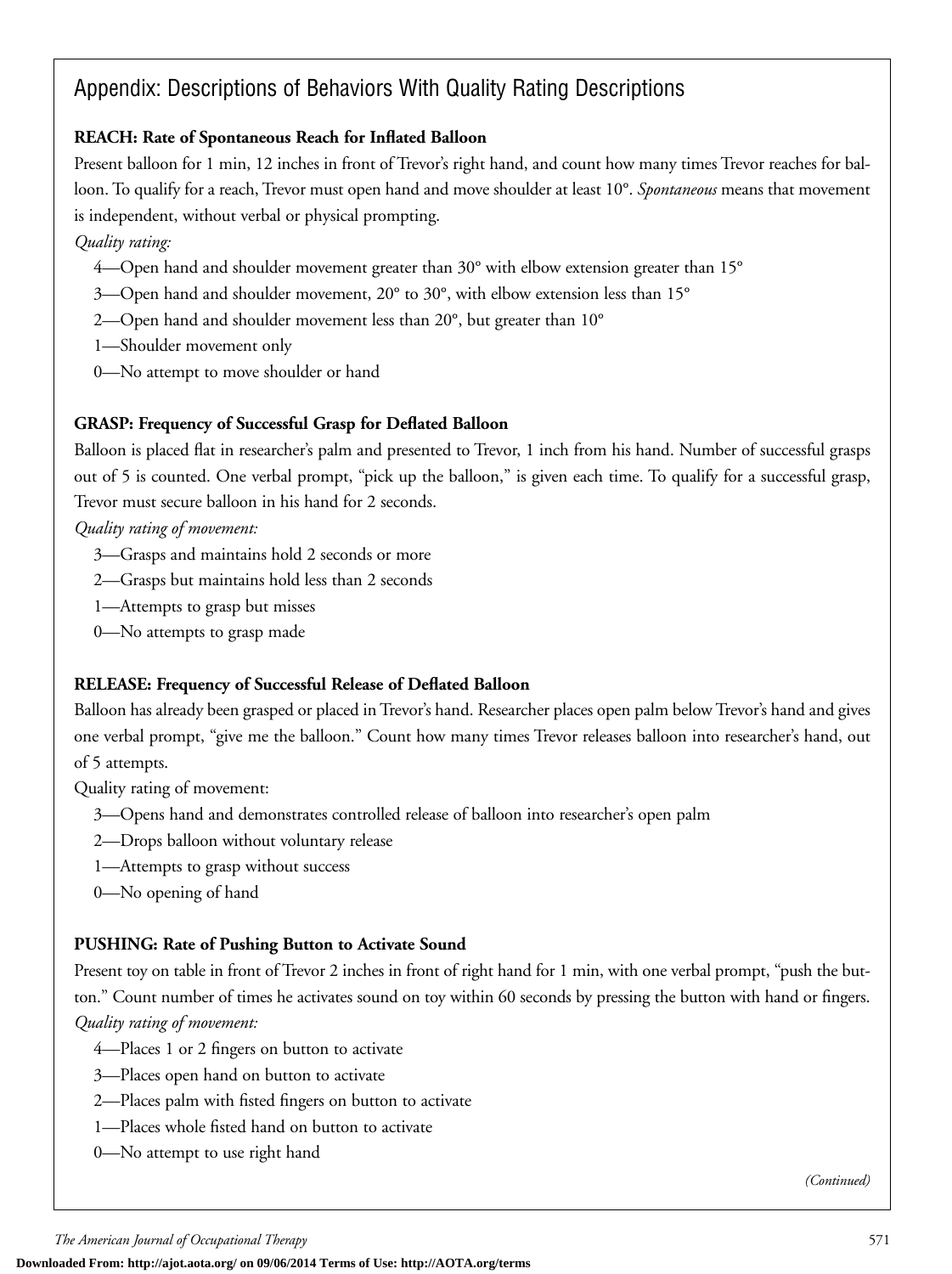### Appendix: Descriptions of Behaviors With Quality Rating Descriptions (*cont.*)

### **PULLING: Rate of Pulling Car for Forward Movement**

Present car on table in front of Trevor 6 inches in front of right hand for 1 min with one verbal prompt, "make the car go." Count number of times Trevor pulls the car forward in 60 seconds.

*Quality rating of movement:*

- 3—Car moves more than 2 inches
- 2—Car moves 1 to 2 inches
- 1—Car moves less than 1 inch
- 0—No car movement

### **SUSTAINED GRASP: Duration of Sustained Grasp on a Marker**

Trevor is timed using a stopwatch from the time the marker is in his hand until he releases or drops it from his hand during feeding activity. Three attempts are made.

*Quality rating:*

- 3—Trevor independently grasps the marker
- 2—Trevor grasps marker with one verbal cue
- 1—Trevor opens hand and marker is placed into it
- 0—No attempt made

### **FINGER FEEDING: Ability to Pick up Small Pieces of Cereal for Finger Feeding**

Four ounces of cereal pieces is placed on table in front of Trevor. One verbal cue is given, "use your right hand to eat" the cereal. Time of 30 seconds is given. Amount of cereal grasped is counted.

*The following rating is used:*

- 4—Grasps and brings cereal piece to mouth
- 3—Grasps and attempts to bring to mouth but drops
- 2—Grasps but does not attempt to bring to mouth
- 1—When placed in hand, brings to mouth
- 0—No attempt to grasp

### **BILATERAL USE: Frequency of Bilateral Use to Catch a Rolling Ball**

Researcher sits 3 feet in front of Trevor. Ball is rolled back and forth for 2 min continuously. Number of times Trevor catches ball using both hands is counted and divided by number of times caught total.

*Quality rating:*

- 4—Shoulder flexion at least 20°, elbow extends at least 30°, hand is open
- 3—Shoulder movement less than 20°, elbow extends less than 30°, hand is open
- 2—Elbow extends some with shoulder movement but hand is closed
- 1—Shoulder movement only
- 0—No movement observed